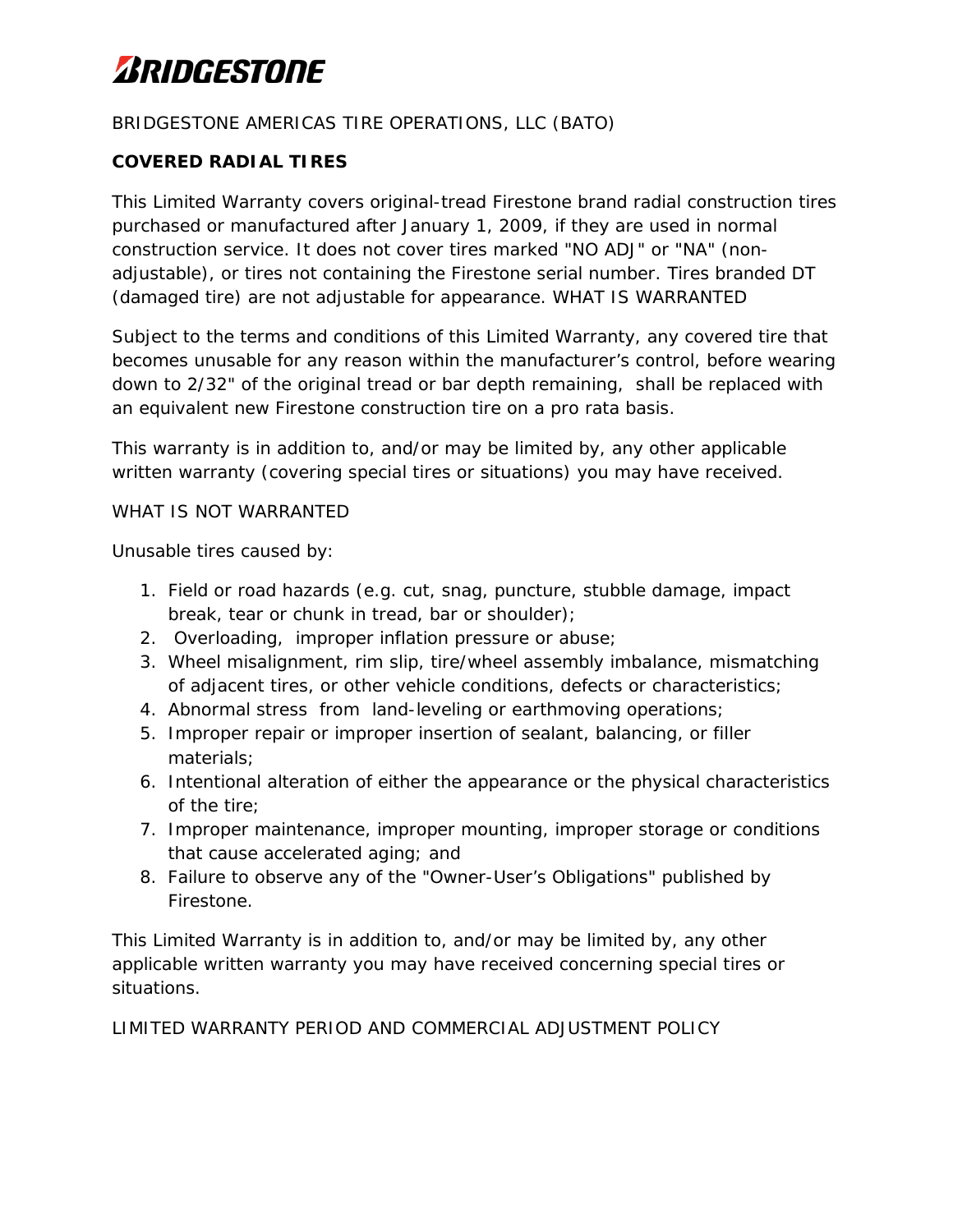# *ARIDGESTONE*

Tires are adjustable for ride- related conditions only during the first six months of service and before 1/32" of tread wear.

Tires that become unusable during the two years of service (proof-of-purchase must be attached to claim form) and worn less than 25% of the original tread, will be replaced without charge, including normal mounting and services charges.

Tires that become unusable after the second year of service or worn beyond 25% of the original tread will be replaced on a pro rata basis according to the schedule below. To determine the replacement price, the appropriate pro rata percentage is multiplied by the owner-user's regular buying price. Appropriate taxes, mounting or other service charges are not covered by the warranty and will be added to the pro rata replacement price.

The replacement price will be prorated based on years of service from the original purchase date if proof-of-purchase is attached to claim form, or if proof-of-purchase is not available or if tire was not purchased new, then based on years from date of manufacture which is molded into the sidewall of the tire.

| Years of Service or Age  | If Worn Less Than | Pro Rata Collection |
|--------------------------|-------------------|---------------------|
| During                   |                   |                     |
| 3rd Year                 | 30%               | 30%                 |
| 4th Year                 | 40%               | 40%                 |
| 5th Year                 | 50%               | 50%                 |
| 6th Year                 | 60%               | 60%                 |
| 7th Year                 | 70%               | 70%                 |
| 8th Year                 | 80%               | 80%                 |
| 9th Year                 | 90%               | 90%                 |
| After the end of the 9th |                   | 100%                |
| Year, coverage expires   |                   |                     |

### CONDITIONS AND EXCLUSIONS

### **THERE ARE NO WARRANTIES, EXPRESS OR IMPLIED, INCLUDING THE IMPLIED WARRANTY OF MERCHANTABILITY AND FITNESS FOR A PARTICULAR PURPOSE, WHICH EXTEND BEYOND THIS WARRANTY.**

BATO specifically excludes any obligation for consequential damages or incidental expenses including claims for loss of use of the vehicle on which the covered tires are installed, loss of time, inconvenience, or commercial loss. Under no circumstances will BATO, its parent, subsidiaries or affiliated entities, be liable and expressly disclaim liability for any special, exemplary, indirect, incidental, contingent, consequential and punitive damages, for any cause of action, whether